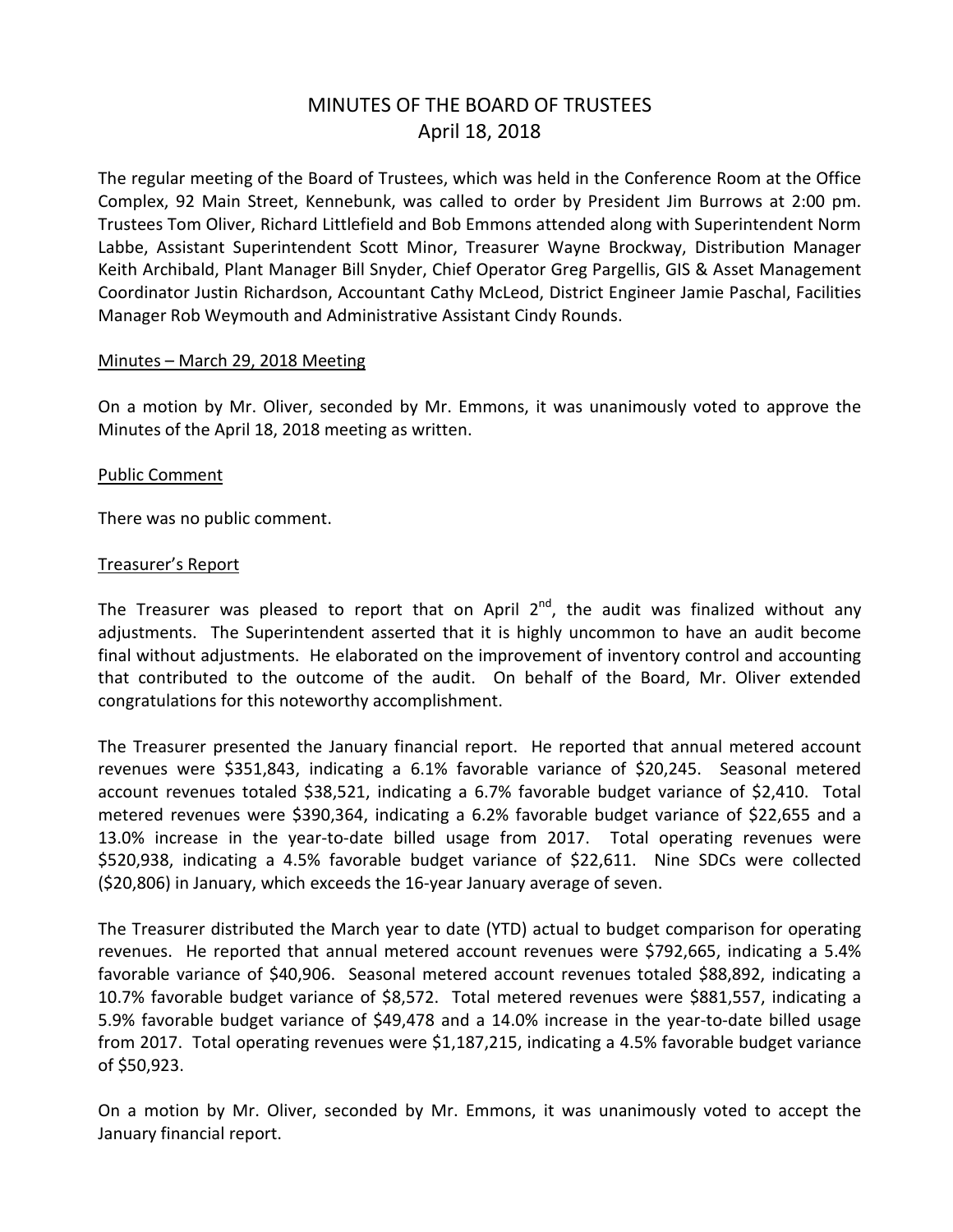## Monthly Water Production Report

The Assistant Superintendent presented the monthly precipitation, water production details and water production cost charts for March. He reported that March water production was 50.1MG (1.8% decrease over 2017) which brings the 2018 YTD production total to 154.0 MG (6.6% increase over 2017). A look at April production as of yesterday shows a decrease of 7.5% from 2017. Liquid precipitation equivalent in March was 4.24", indicating a 4.74" decrease from the same period in 2017. Two USGS graphs illustrating the flow of Branch Brook and the ground water level at the Sanford monitoring well were distributed. The Branch Brook chart illustrated the third highest brook flow (300cfs) in the last eight years resulting from a short duration 3.8" rain event. Despite the high flowrate, there was no flooding at the Treatment Plant, which is attributed to the recent widening of the Route 1 Bridge by MDOT. The Sanford monitoring well however, showed that the groundwater level was well below historical levels for this time of year which could impact water availability during the normally dryer summer months.

There was no groundwater produced in March (50.5 MG in 2017) and the surface water chemical cost decreased to \$252.94 per MG from \$277.89 in February. The 2018 year-to-date monthly average surface water chemical cost of \$257.11 per MG is significantly higher than the \$201.19 per MG for the same period in 2017 due to increases in chemical costs.

#### AMI Meters

The Treasurer reported that as of earlier today, a total of 339 meters have been installed in April bringing the year to date total to 1,126 and the cumulative total to over 5,293. Included with the April numbers were 135 meters installed at a Wells seasonal cottage complex as part of the pilot program to evaluate a new type of ultrasonic meter (Badger E-series), with the anticipated goal of leaving them in year round (provided the water is removed from the service plumbing at the end of the season).

## Kennebunk River Well

The Superintendent reported that the full-scale pilot GAC filter equipment has been ordered and the reinforced structural concrete pad that will serve as the foundation for the pressure vessels of the temporary system (and later as a driveway for the Kennebunk River Well) is being prepared. The filter equipment delivery is scheduled for early May.

The Superintendent noted that during the past month there has not been any legal or regulatory activity of note relating to the PFAS issue.

## Fletcher Street Booster Station

The Superintendent reported that the installation of the 3-phase transformer and power pole will take place once the school year ends. This is because the transformer would encroach into the existing driveway exit, which is scheduled to be relocated after school lets out for the summer. The conduit layout of the future car charging station is being designed with RSU21's engineers. The Facilities Manager reported that the inner skin of the building has recently been completed and the installation of the interior trim is underway. Placement of the cupola is scheduled for next week.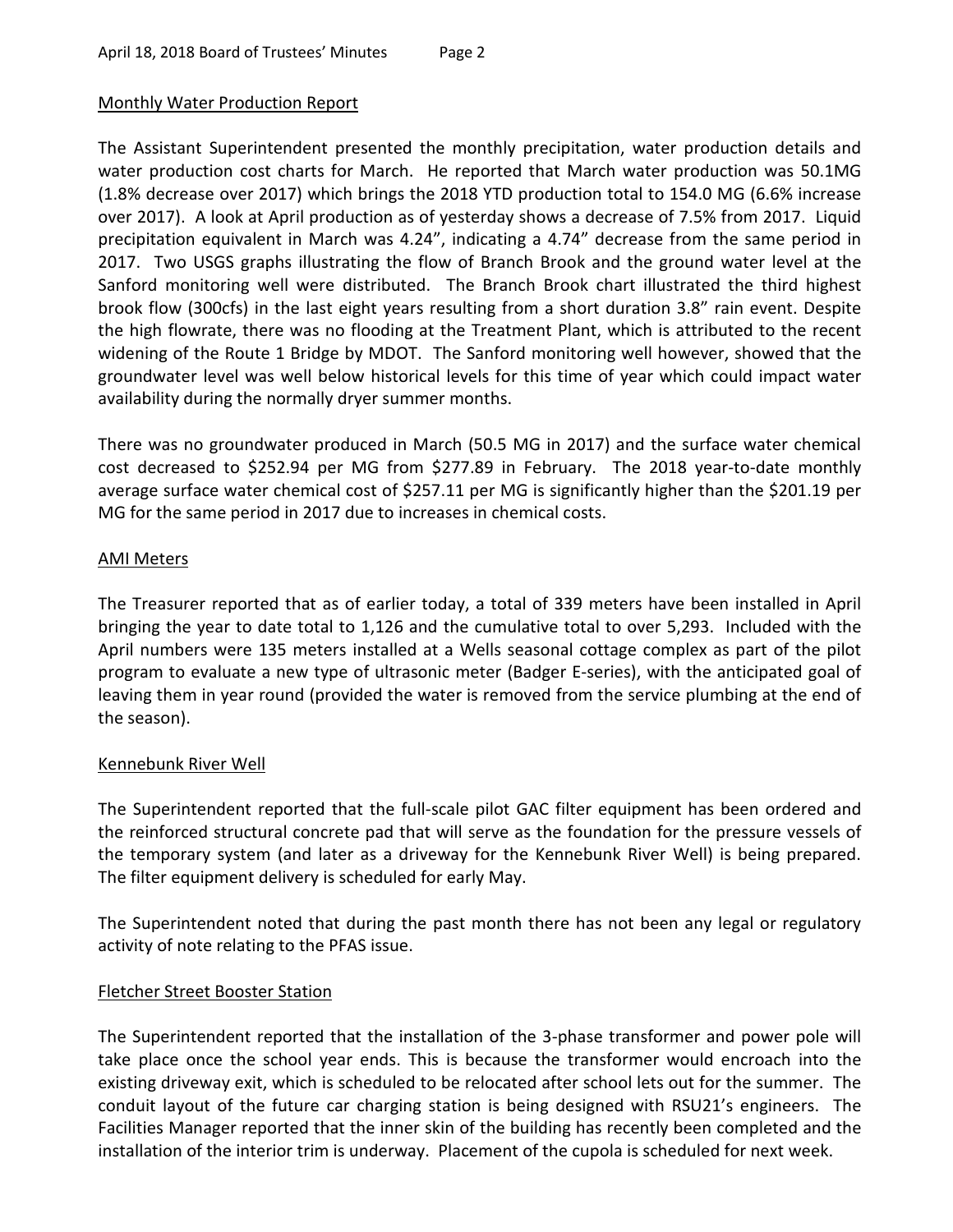## Cape Arundel Cottage Preserve – Seasonal Booster Station

The Superintendent reported that the construction of this seasonal booster station is expected to be complete by the end of the week. Due to the developer's timing (phasing) of the construction of the project, electrical power may not be available until the late summer.

## Arundel Tank Site

The Superintendent reported that a local surveying firm has been hired to locate the pins and flag the boundary lines of the District's tank site lot and the Easement to Route 1, including wetland delineation. Once that is completed, permits will be applied for to build the road later this year and proceed with design work for the new tank.

## Department of Labor – SHAPE Award Renewal Inspection

The Assistant Superintendent was pleased to report that the Department of Labor inspection conducted on April 6<sup>th</sup> for renewal of the SHAPE award went very well. The outcome of the daylong inspection cited only two items that needed correction. The prior inspection in 2015 resulted in 32 such items. Once the corrections are made and the requirements are met, the District will likely be approved for an extension (to a four year cycle) for the next SHAPE renewal. Ms. Matthews praised the District for their attention to continuous safety training and the comprehensive Health & Safety manual. She was also pleased to note that much of the training that is required for some staff is also offered to all employees (i.e. annual hearing assessment). The Assistant Superintendent also attributed the fact that the District did not have any work-related safety/injury claims during 2017 to the favorable report.

## Spring Flushing

The Assistant Superintendent reported that flushing began Monday and is progressing. Approximately 40 hydrants are being flushed each day. It was reported to him that the system is showing a marked improvement from years past with the water clearing up much quicker than ever before, which should shorten the flushing cycle. This is likely attributed to filtering (removing iron and manganese) of the Merriland River for the past two years.

## Main Replacement – Oak Street & West Street, Kennebunkport

The Assistant Superintendent reported that this project, which will utilize the pipe bursting method, commenced Tuesday. The initial two entry pits have been dug in preparation for the first pull of approximately 500' along West Street. Local residents have expressed their appreciation for this main replacement which will improve aesthetic water quality during the low use winter months.

## Main Replacement – Wildes District Road, Kennebunkport

The District Engineer reported that this project, being undertaken with the open trench method, will commence after the completion of the Oak and West Street project. The project is expected to take five weeks to complete.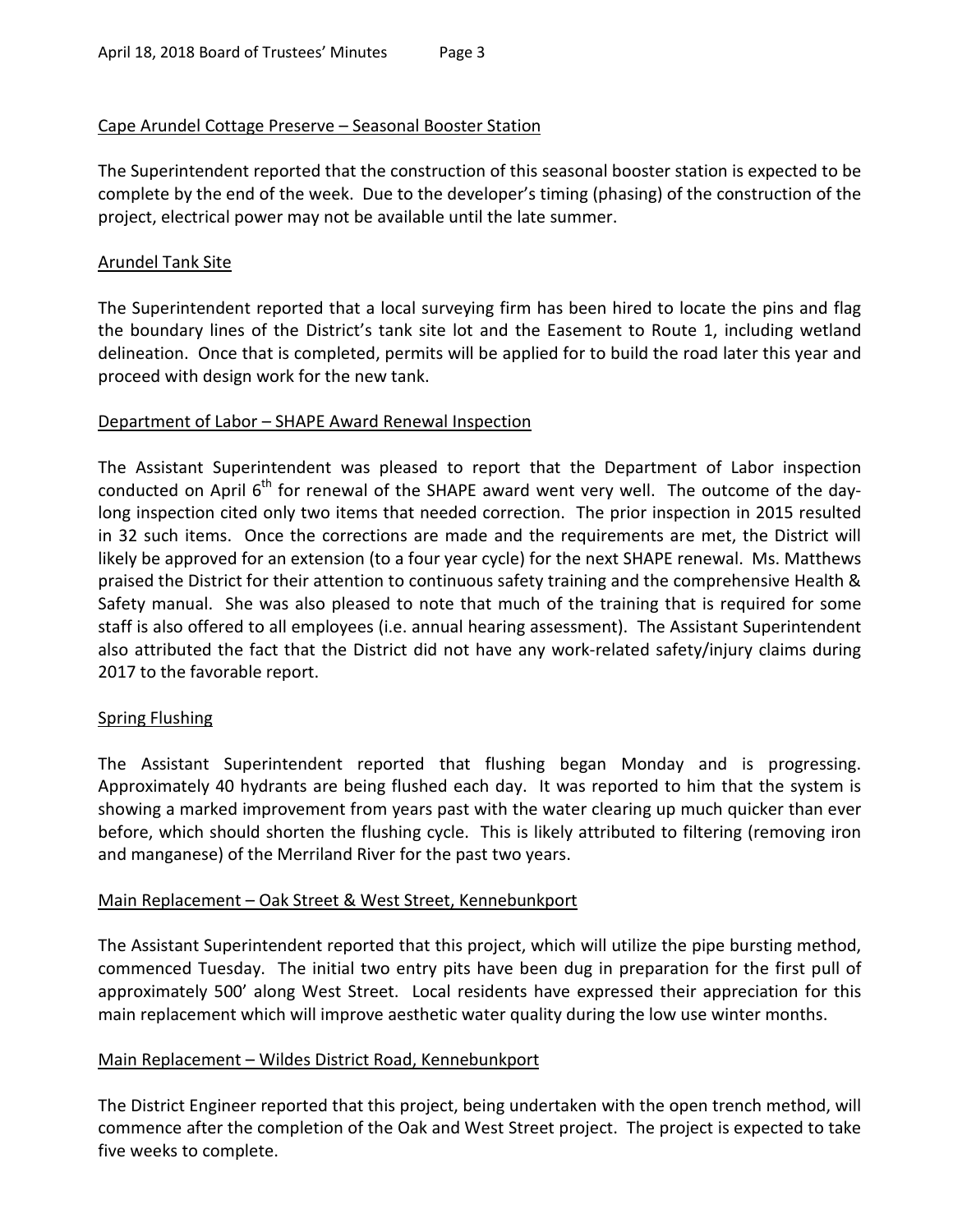## Main Extension – Norseman Lane, Ogunquit

The District Engineer reported that 170 feet of 8-inch main has been installed in (the public portion) Beach Street and is progressing into the private portion of the project.

## Main Extension – Lake Brook Drive, Lake Brook Subdivision, Kennebunk

The District Engineer reported that this project, comprised of installing approximately 365' of 8-inch main and approximately 70 feet of 4-inch main southwesterly along Lake Brook Drive is scheduled to start within the next two weeks.

## Main Extension – Webhannet Drive, Kennebunk

The District Engineer reported that the contractor, BREX, has to date installed several hundred feet of the private water main within Webhannet Place.

#### Storer Street, Kennebunk

The Assistant Superintendent provided an update to the status of this project. He indicated that he had met with Kennebunk Sewer District (KSD) and the Town of Kennebunk to plan this project which will likely move up to the SRF primary list. The tentative plans are for the Water District to begin its main replacement work in early July. Once completed, the KSD will begin their sewer main replacement project followed by the Town reconstructing sidewalks and repaving a portion of the road.

## Main Extension – Main Street, Wells

Connecting to the end of the existing 8-inch main along Main Street in Wells at the intersection of Main Street and Central Avenue, install approximately 20 feet of 8-inch main northerly along Main Street.

Reference is made to Sheet C-5.0 of a set of plans entitled WELLS PUBLIC SAFETY FACILITY, 1563 POST ROAD, WELLS, ME. – Prepared for the TOWN OF WELLS, MAINE – last revised 02/28/18.

The applicant, Town of Wells, Maine, will be required to deposit \$500, plus furnish *all* trench, *all* material and *all* labor to complete the installation in accordance with Water District specifications.

On a motion by Mr. Oliver, seconded by Mr. Emmons, it was unanimously voted to approve this main extension for Main Street, Wells.

## Watershed Land

The Superintendent outlined a meeting arranged by District staff that included himself, the GIS Coordinator, the Chief Operator and attended by representatives of a local snowmobile club and an ATV club to discuss collaboration on a concept to provide oversight and maintenance of the trails